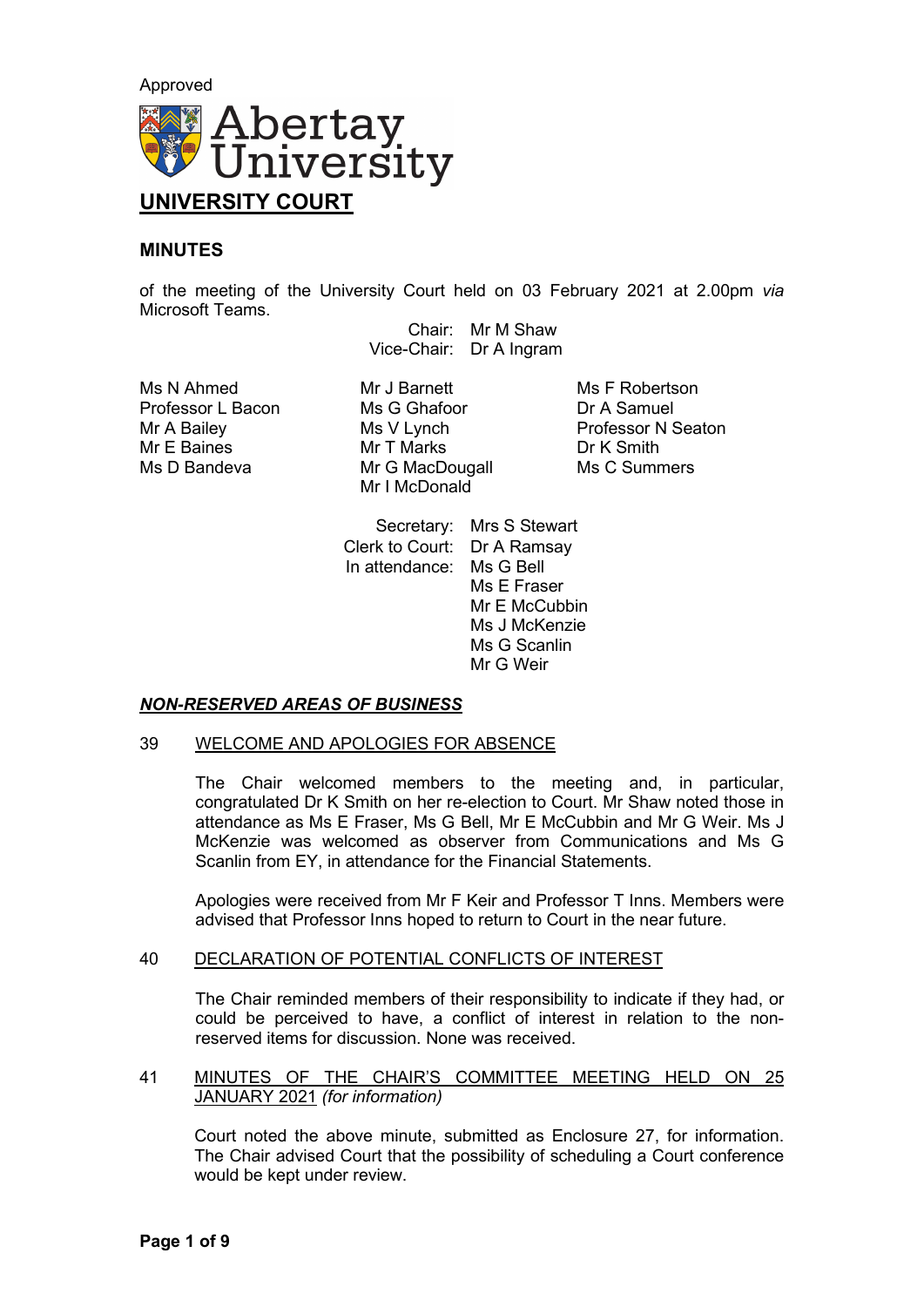## 42 MINUTES OF THE MEETING OF COURT HELD ON 11 NOVEMBER 2020: UNRESERVED

## CT/0221/28

Court received and considered the above minutes, submitted as Enclosure 28 and approved them as an accurate record, subject to a correction requested by the President of the Students' Association.

## 43 MATTERS ARISING FROM THESE MINUTES

Oral report

# 42.1 Court membership update

(paragraph 18.1 refers)

The University Secretary advised Court that, following a tendering exercise, the University had engaged Veredus to assist with the recruitment of two new lay members of Court.

## 42.2 SFC Review of Scotland's Colleges and Universities

(paragraph 19 refers) Court was apprised of progress of the above review since the previous meeting. Ms Summers advised members that no further information had been formally received from SFC although she had attended a meeting of the Scottish Planners Forum where it had been noted that seven workstreams were being developed as a result of the initial submissions. It was anticipated that further announcements would be made towards the end of February.

Court was further advised that the SFC budget update had been published the previous week, indicating additional funding for SQA students. The indicative funding letter was expected on 18 March 2021, with the final funding letter expected following the Scottish Parliamentary elections in May 2021.

## 42.3 Operational Planning and Budgeting

(paragraph 20 refers) Court was advised that PHEC had received representation from trade union representatives at its meeting in December, which would be dealt with under agenda item 49.

## 42.4 Health & Safety Annual Report

(paragraph 24 refers) Court noted that the Director of People & OD had sought clarification of the number of accidents without identified mitigating actions. Ms Fraser advised members that all reports were investigated fully but that some accidents could not be mitigated against.

## 42.5 Academic Matters

(paragraph 33 refers) Court was advised that all degree certificates had been issued by the end of November 2020.

# 42.6 Any Other Business

One member requested an update on amending the University's authorised signatories with its investment portfolio managers (paragraph 18.2 refers). The University Secretary advised that this matter was still in progress.

The Vice-Chair of Court enquired whether the Unite union had nominated its representative on Court (paragraph 27.1 refers). Mrs Stewart advised that the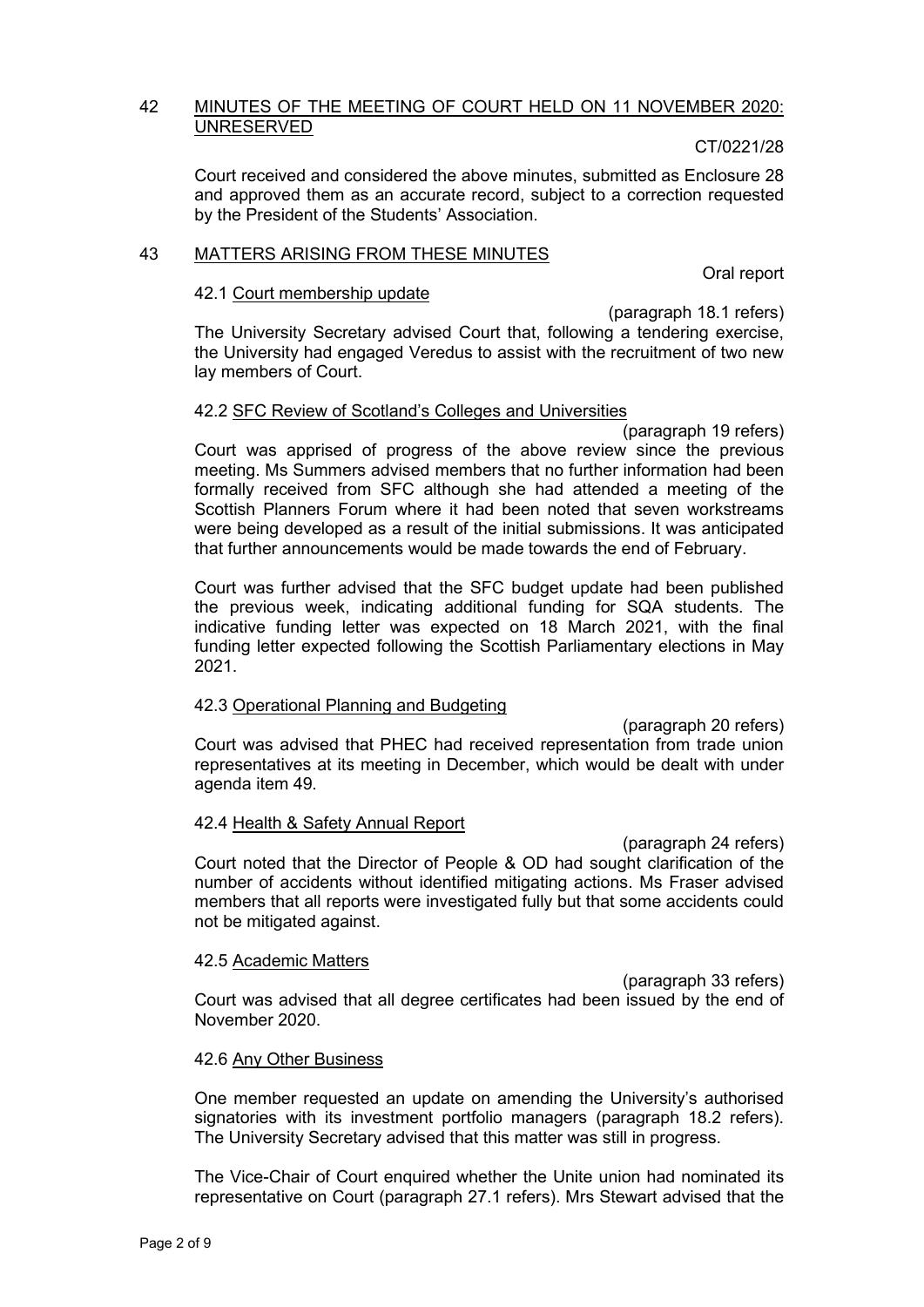union had yet to name its nominee.

Thereafter, there were no further matters arising that were not already on the agenda.

#### 44 COVID-19: UPDATE ON UNIVERSITY OPERATIONS DURING THE PANDEMIC

## CT/0221/29

The Director of People & OD introduced the above report, intended to provide Court with an overview of the impact of the coronavirus pandemic on the University's staff and actions taken to support staff. Ms Fraser noted that it was now nearly one year since the University first took action in response to what was then an emerging global pandemic in restricting international travel by staff and students. Court was advised that, to date, the Covid Management Team was nearing 100 meetings under the leadership of the University Secretary.

Since the move to Protection level 4 on 26 December, the rate of infection had declined substantially but the University remained subject to the stringent Scottish Government restrictions and the detailed guidance it provided. This guidance changed frequently, not necessarily in line with a change in policy. The University had taken the early and prudent decision to postpone nonessential face-to-face teaching until after the Easter break on 19 April, while the University of Edinburgh had recently decided to deliver no non-essential teaching on campus for the remainder of the academic session.

The University, *via* Student & Academic Services, continued to provide equipment to students who need it to study at home, as well as issuing hardship payments to 215 students and providing food vouchers to another 125 students. Students in University accommodation or accommodation arranged through the University had received a rent rebate of 50%.

Health & Safety arrangements had been reviewed in light of the move to Restricted Access and a water flushing scheme regime put in place in view of the limited occupation of campus. Senior Management remained alert to the stress on staff, in particular the impact of additional caring and homeschooling responsibilities and continued to be flexible in relation to working hours and patterns.

In discussion, members noted the importance of supplying equipment to students and were advised that the SA had secured funds for 50 items of hardware from the Scottish Wellbeing Fund. The Vice-President of the SA advised the Committee that many students were unaware of the support available to them and requested that management give greater prominence to disseminating this information.

The effect of increased stress on staff, especially those with home-schooling or caring responsibilities, was considered and members were advised that management remained committed to being as flexible as possible. The University had made use of the furlough scheme in early lockdown and there were now a small number of staff who could not work remotely but who were still receiving full pay.

Thereafter, Court noted the report.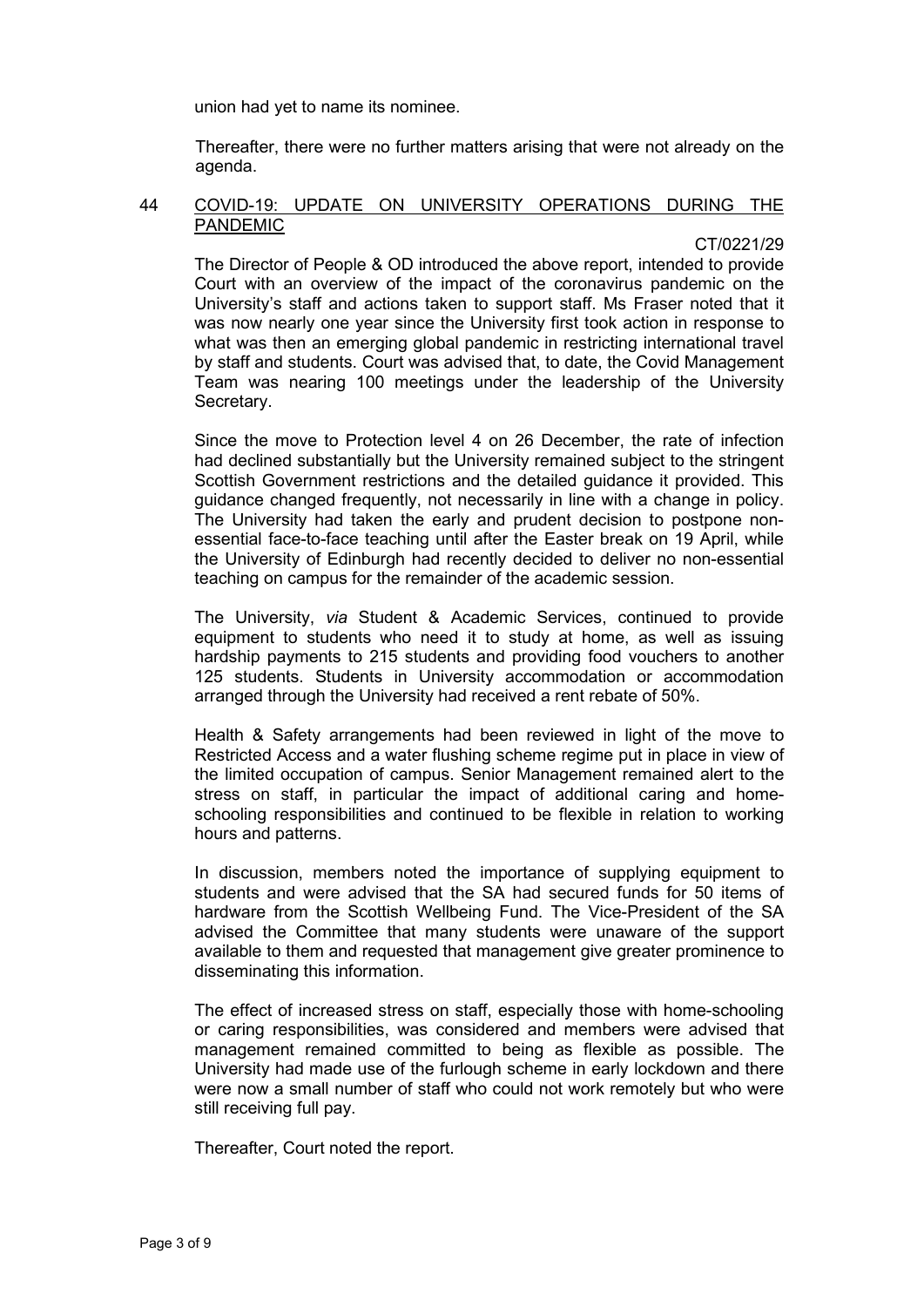#### 45 ABERTAY UNIVERSITY REPORT AND FINANCIAL STATEMENTS FOR THE YEAR ENDED 31 JULY 2020

CT/0221/30

The Director of Finance, Infrastructure & Corporate Services (FICS) introduced the above report, intended to provide Court with audited financial statements in order that it could discharge its responsibilities under the Financial Memorandum with the SFC. Court was advised that the report had already been considered by the Finance & Corporate Performance Committee, the Audit & Risk Committee; and that the external auditors, EY, had issued an unqualified opinion on the University's accounts. Minor amendments had been identified which would be reflected in the signed report for submission to SFC. Mr Weir noted that the underlying £18.1m loss included significant non-cash pension adjustments and that the EBITDA figure was line with the current budget.

In discussion, members considered the importance of cash generation to the sustainability of the institution, particularly in uncertain times when government funding was in decline. Staffing costs were noted as the most significant strain on resource, with employer pension contributions increasing year-on-year. One member requested further information on KPIs and questioned why the annual operating surplus had been categorised as red when the variance was 0.3%. The Vice-Principal (Strategy & Planning) advised the member that some KPIs related to the previous Strategic Plan and had been reviewed on a case-by-case basis, but undertook to provide further clarification.

Thereafter, Court approved the report and financial statements and commended the University on having again achieved an unqualified opinion from the external auditors.

# 46 AUDIT & RISK COMMITTEE: MINUTES OF THE MEETING HELD ON 19 JANUARY 2021

The minutes of the above meeting, submitted as Enclosure 31, were received.

The following matters were approved:

46.1 Remit and Membership

CT/0221/32

Court endorsed the recommendation of the Committee to approve the proposed changes to the remit of the Committee, attached as Enclosure 32.

#### 46.2 Draft integrated report and financial statements for the year ended 31 July 2020

(paragraph 27 refers) Court noted that these had already been approved as a separate agenda item.

The following matters were noted:

46.3 External Audit Annual Report to Court

CT/0221/33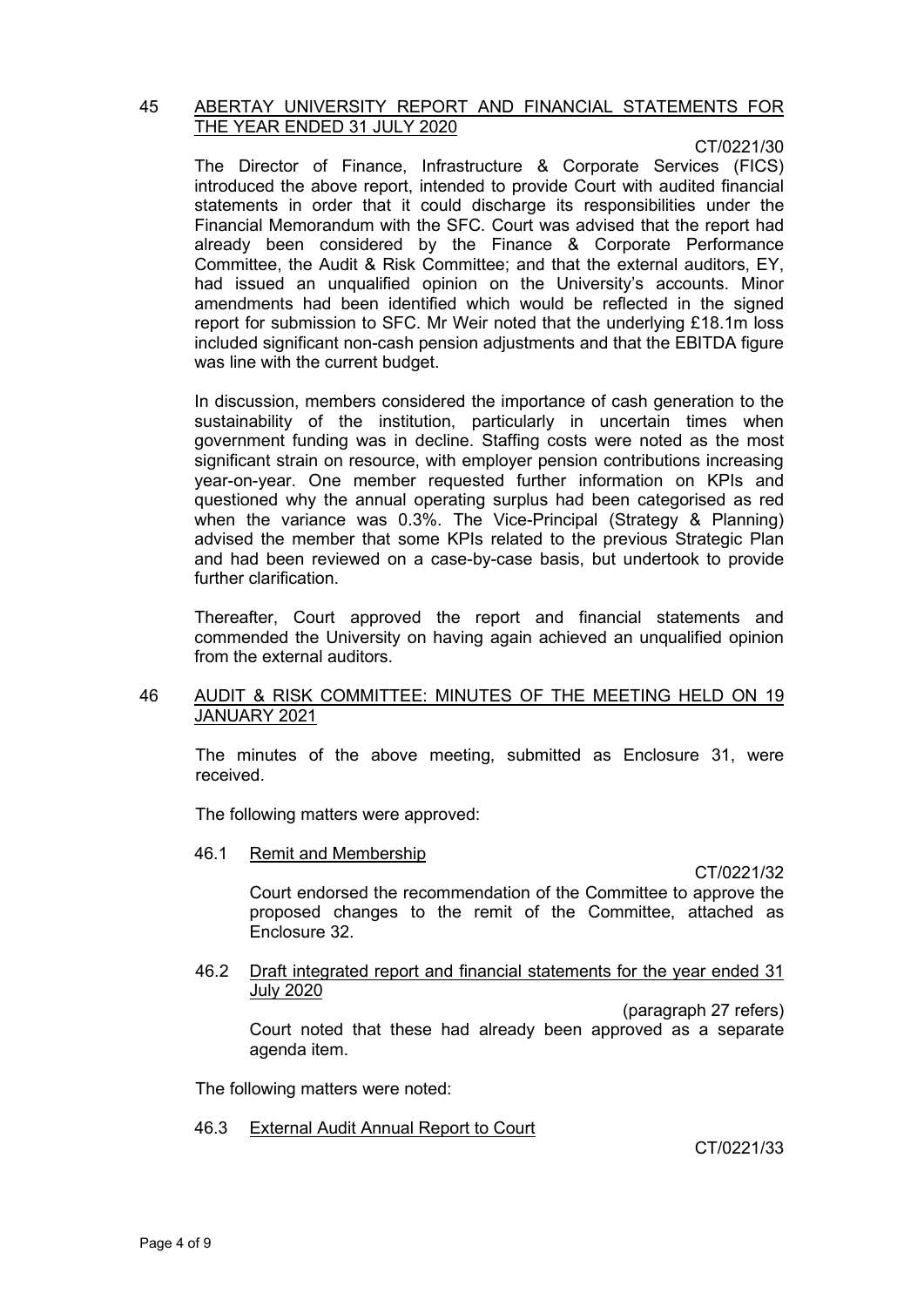Court noted the Committee's consideration of the annual report from the external auditors, EY, which was appended to the minute as Enclosure 33.

## 46.4 Internal Audit: Report on review of Coronavirus job retention scheme grant claims

(paragraph 29.1 refers)

Court noted the Committee's consideration of a report on the review of the University's use of the Coronavirus Job Retention Scheme, which had resulted in a judgement of substantial assurance.

## 46.5 Internal Audit: Report on review of Student Recruitment

(paragraph 29.2 refers) Court noted the Committee's consideration of a report on the review of Student Recruitment, which had resulted in a judgement of substantial assurance.

## 46.6 Internal Audit: Report on review of Cybersecurity

(paragraph 29.3 refers) Court noted that the Committee had considered a report on the review of Cybersecurity, which had made a number of high-level and medium-level recommendations.

## 46.7 Audit & Risk Committee Annual Report to Court

CT/0221/33

Court noted that the Committee had approved the Annual Report on the work of the Audit & Risk Committee, which had been included as Enclosure 33.

## 46.8 Risk Management update

(paragraph 32 refers)

Court noted that the Committee has noted an update on Risk Management, including a proposed change to the status of Risk 5 (disruption to University operations).

In the course of a lengthy discussion, Court reflected upon the report on the review of Cybersecurity. Mr Barnett advised members that the Audit & Risk Committee had taken assurance from management's response and would be receiving monthly updates on progress made towards implementing the recommendations. Members expressed concerns regarding the risks identified by the review and sought assurances that such a failure of management would not recur. Professor Seaton acknowledged the importance of appropriate oversight of senior management and robust management of risk. Some members expressed the opinion that the report should have been presented to Court for discussion and were reminded of the role of the Audit & Risk Committee in sitting at arm's length from the other committees of Court. Furthermore, members were advised that such a sensitive report should be circulated not further than was absolutely necessary. The Vice-Chair of Court indicated her belief that the report should have been included under reserved business and was advised by Mr Barnett that the Audit & Risk Committee had taken satisfaction from the response by the Director of FICS and were assured that a robust remedial plan was in place.

Thereafter, Court approved the minutes.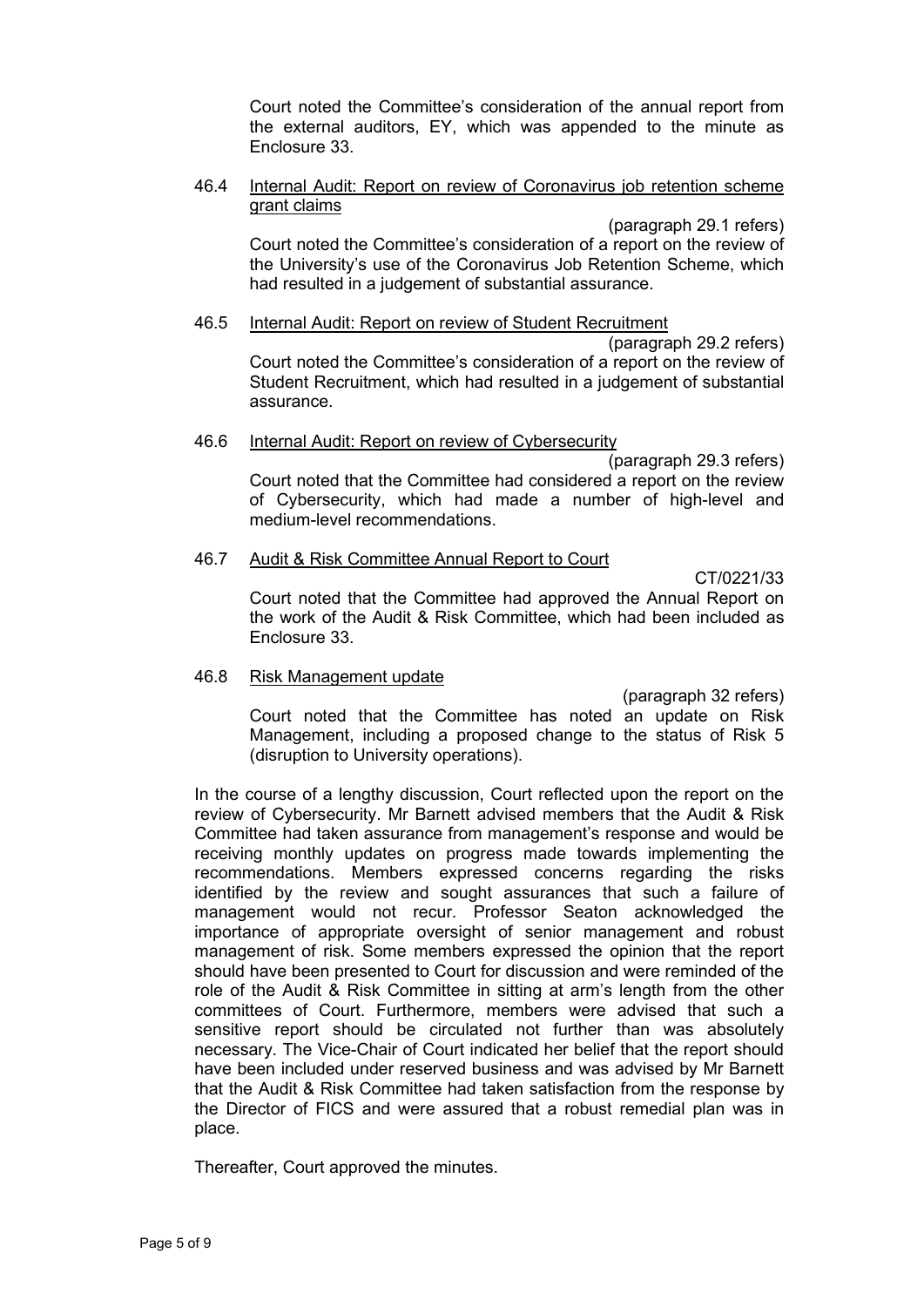## 47 FINANCE & CORPORATE PERFORMANCE COMMITTEE: MINUTES OF THE MEETING HELD ON 3 FEBRUARY 2021

The minutes of the above meeting, submitted as Enclosure 34, were approved.

The following matter was approved:

## 47.1 SFC Strategic Plan Forecast

#### CT/0221/35

Court endorsed the recommendation of the Committee to approve the above revised SFC Strategic Plan Forecast, which had been submitted to SFC in November 2020. Members noted that a further forecast would be required in April.

The following matters were noted:

#### 47.2 Operational & Financial Planning Update

(paragraph 24 refers) Court noted the Committee's consideration of a report intended to apprised members of operational planning at the end of October review point and which had also provided an update on the Financial Forecast for 2020/2021 and associated medium-term financial planning.

#### 47.3 Draft Integrated Annual Report & Financial Statements

(paragraph 25 refers) Court noted that these had already been approved as a separate agenda item.

## 47.4 Investment Services

(paragraph 29 refers) Court noted that the Committee had approved a proposal to extend the contract for investment services awarded to UBS for a further 12 month period to March 2022.

## 47.5 Kydd Building: Cladding Project

(paragraph 30 refers) Court noted that the Committee had received an update on the Kydd Building cladding project following the extraordinary meeting of the Committee in December 2020.

## 47.4 Annual TRAC return

(paragraph 33 refers) Court noted that the Committee had approved the most recent annual TRAC return.

Thereafter, Court approved the minutes.

# 48 GOVERNANCE & NOMINATIONS COMMITTEE: MINUTES OF THE MEETING HELD ON 8 DECEMBER 2020

The minutes of the above meeting, submitted as Enclosure 37, were received. The following matter was approved:

48.1 Draft annual report on the effectiveness of Court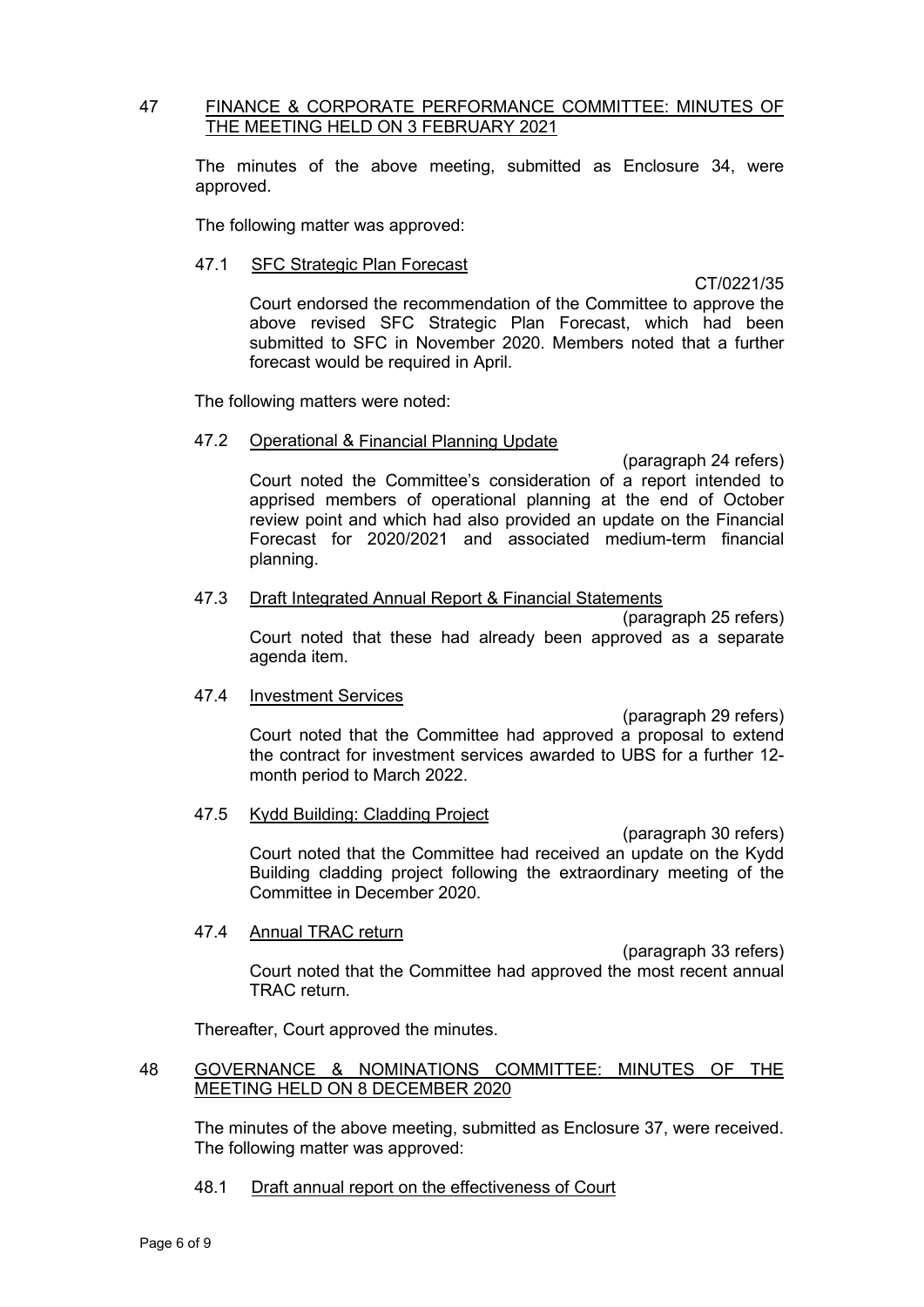Ct/0221/38

Court accepted the recommendation of the Committee and approved the above annual report on the effectiveness of Court, which was appended to the minute as Enclosure 38.

The following matter was noted:

48.2 Court membership update

(paragraph 19 refers) Court noted the Committee's consideration of a report on the current membership status of Court.

Thereafter, the above minutes were approved.

## 49 PEOPLE, HEALTH & EQUALITY COMMITTEE: MINUTES OF THE MEETING HELD ON 17 DECEMBER 2020

The minutes of the above meeting, submitted as Enclosure 39, were received.

The following matters were noted:

#### 49.1 Redundancy Avoidance

(paragraph 23 refers) Court noted that representatives from UCU and Unite had attended the discussion on redundancy avoidance to highlight concerns in relation to workload, stress and the mental health of staff arising from the professional services restructure and the savings required as part of operational planning.

## 49.2 Flexible Working

(paragraph 26 refers) Court noted that the Director of People & OD introduced a paper on flexible working to advise the Committee how People Services were developing the institutional approach to flexible working. Dr Ingram advised members that the next iteration of the paper would be submitted to Court for broader discussion.

Thereafter, Court approved the minutes.

## 50 ACADEMIC MATTERS INCLUDING REPORT OF JANUARY SENATE MEETING

#### CT/0221/40

The Deputy Principal introduced the above report on current academic business for information and which also included a summary of items discussed by Senate at its most recent meeting in January 2021. Court commended management on the University being named among the first of eight UK universities to be awarded Academic Centre of Excellence in Cyber Security Education recognition by the National Cyber Security Centre (NCSC).

Professor Bacon further advised members that the Tay Cities Deal had been signed and that the new cyberQuarter would deliver an R&D centre to Abertay's campus in Dundee, providing a space where industry, academics and students can work together on new solutions to real-world cybersecurity problems. The cyberQuarter was designed to attract existing cybersecurity firms to Dundee, support the creation of new companies and boost the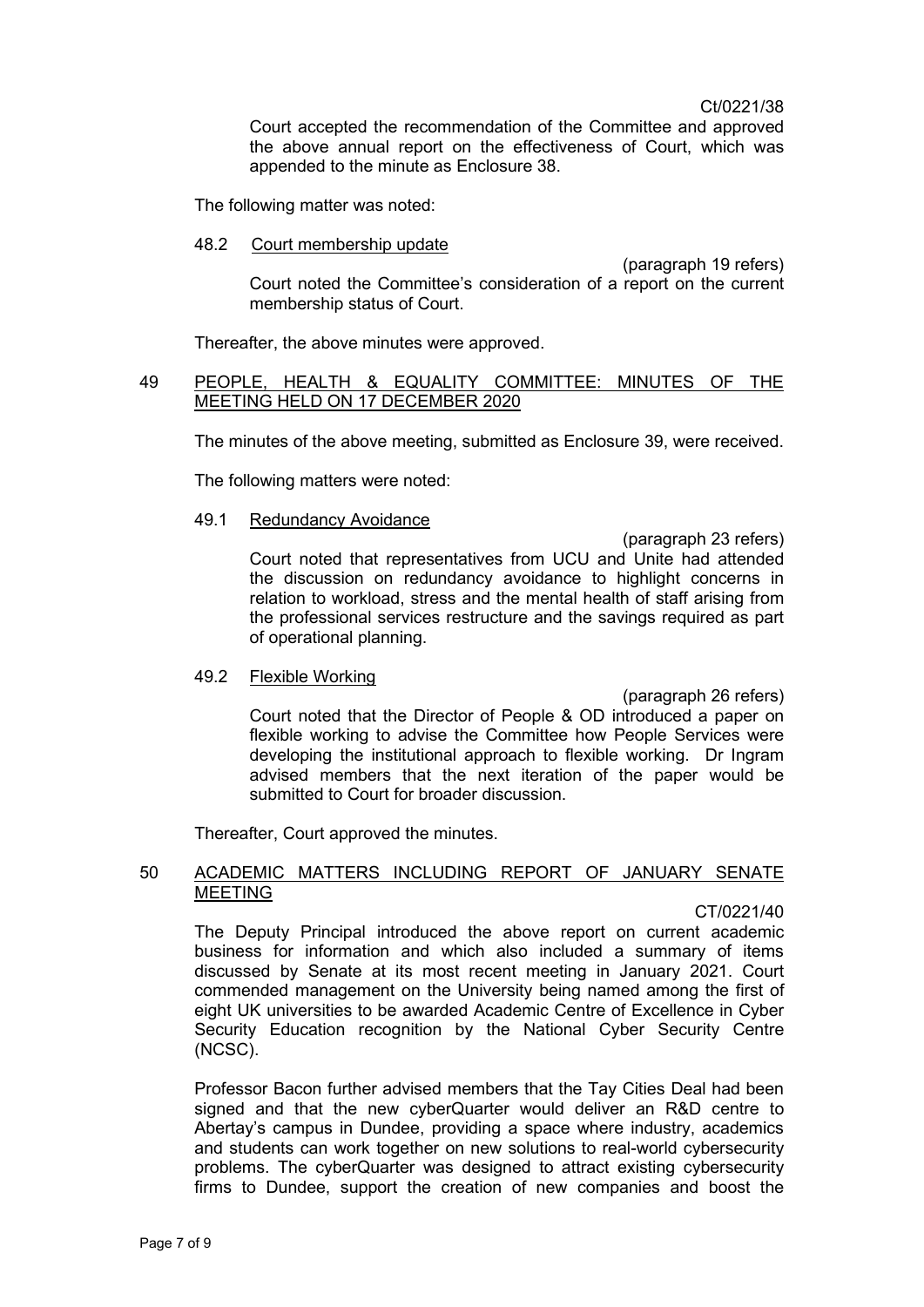security and resilience of Scottish business.

Thereafter, Court noted the report.

## 51 ABERTAY STUDENTS' ASSOCIATION REPORT

CT/0221/41

The Abertay SA Vice-President introduced the above report, intended to update Court on the activities undertaken by the SA, taking into account the impact of COVID-19 on physical campaigning and on-campus presence. Mr Baines advised members that engagement with the student population had been difficult as access to campus had been severely restricted and thanked staff for their input.

Court was advised that, even when Dundee had been in a lower level of COVID-19 restrictions, it had not been possible for societies to access for training and competing because all available space was required for teaching. Many societies had moved much of their interaction online and were active on discord and other platforms. Members noted that a Gameathon was being co-ordinated to raise funds for local charities and that the Student Tenants' Society was campaigning for students in relation to rent issues during the ongoing pandemic. Preparations were underway for Refreshers in Term 2, but recruitment of Community Representatives had been poor.

Mr Baines further noted that Mr Shaw and other lay members of Court had held an online meeting with students, which had been very well-attended. Topics discussed had included library opening hours, mental health support and the Fair Assessment Policy. Mr Shaw had subsequently held a discussion with the Principal on the matters raised.

In discussion, members sought further information on the Student Partnership Agreement and were advised that the SA was working with the Dean of Teaching and Learning to develop a full 3-year partnership document. Court noted that, should there be a return to full on-campus delivery from Session 20201/2022, those students entering second year would require extra support, having had a non-typical student experience.

Thereafter, Court noted the report.

# 52 REPORT ON FREEDOM OF INFORMATION REQUESTS IN 2020

CT/0221/42

The Head of Governance introduced the above report, required by law, on the handling of Freedom of Information requests received by the University in the year 2020. Dr Ramsay advised Court that the University had continued to receive a year-on-year increase in the volume of requests but continued to have a high rate of timely responses provided within the statutory deadline of 20 working days. Members commended the Head of Governance on the proportion of requests receiving responses within 20 days.

Thereafter, Court noted the report.

## 53 REPORT ON COMPLAINTS IN SESSION 2019/2020

CT/0221/43

The Head of Governance introduced the above report, required by law, on the handling of complaints by the University in 2019/20. Dr Ramsay advised Court that the University had seen an increase in the number of complaints